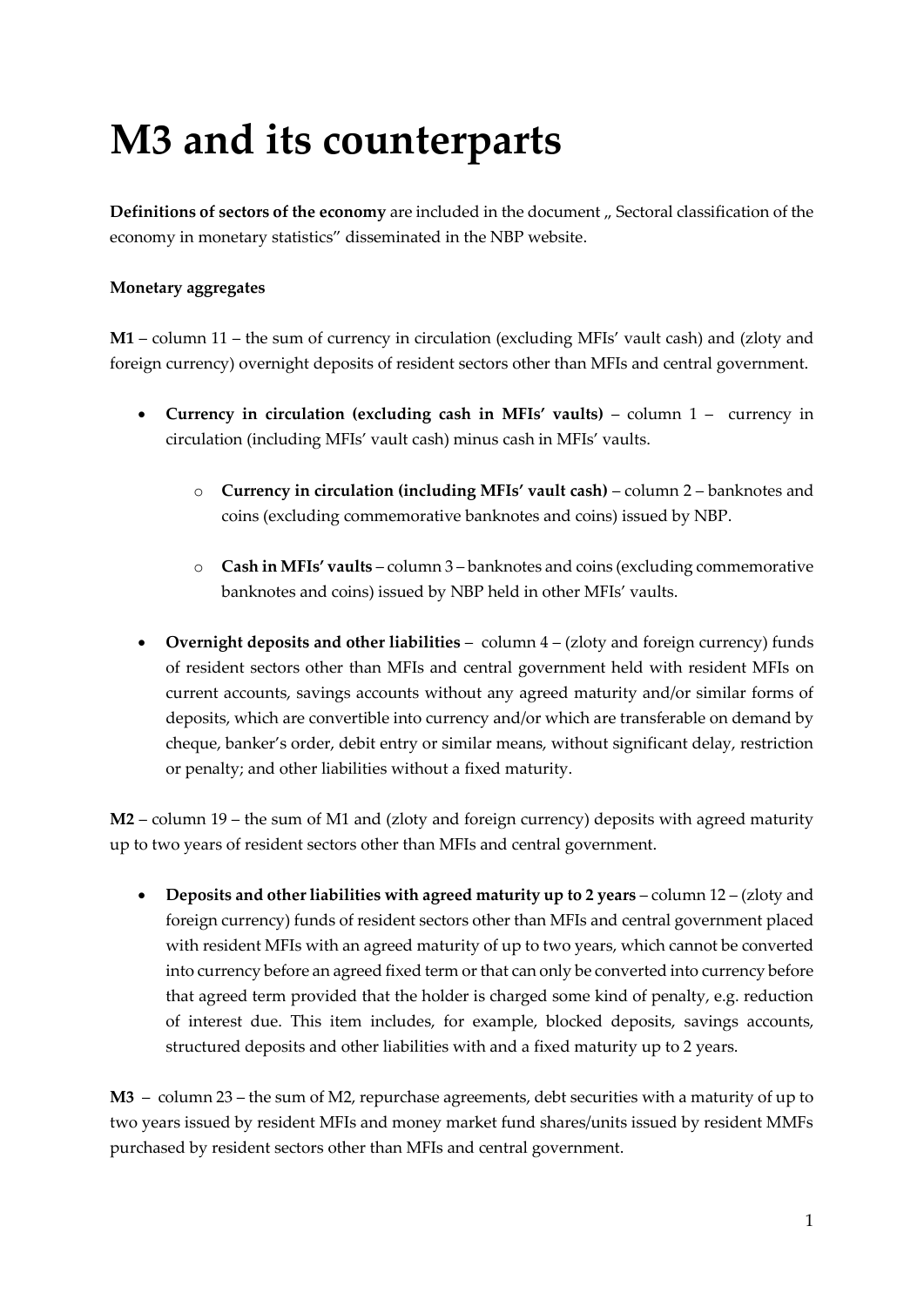- **Repurchase agreements (repos)** column 20 amounts owed by other MFIs to resident sectors other than MFIs and central government on repo-type operations, i.e. repurchase agreements, sell-buy-back agreements and/or securities lending against cash collateral.
- Debt securities issued with maturity up to 2 years column 21 debt securities issued by MFIs of original maturity up to two years held by resident sectors other than MFIs and central government.
- Money market fund shares column 22 shares/units issued by resident MMFs held by resident sectors other than MFIs and central government.

## **Counterparts to money**

**External assets, net** – column 1 – receivables of resident MFIs less liabilities of resident MFIs from/to nonresidents denominated in zloty and foreign currencies.

- **External assets**  column 2 receivables of resident MFIs from nonresidents denominated in zloty and foreign currencies.
- **External liabilities**  column 3 liabilities of resident MFIs to nonresidents denominated in zloty and foreign currencies.

**Credit to other residents** – column 4 – all types of receivables of resident MFIs from resident sectors other than MFIs and central government: loans and other receivables, debt securities and equity issued by resident sectors other than MFIs and central government, non-MMF investment fund shares/units and other operations.

- **Loans and other claims** column 5 receivables from resident sectors other than MFIs and central government due to: loans and advances, debt purchased, guarantees called, deposits placed, financial leases, repos and other operations.
- **Debt securities**  column 12 debt securities held by MFIs issued by resident sectors other than MFIs and central government, serving as evidence of debt of the issuer towards the holder and a promise on the part of the issuer to pay back to the holder the amount borrowed plus agreed interest in a specified manner and on a specified future date or dates.
- **Equity and non-MMF investment fund shares/units**  column 16 shares and other equity (including securities classified to financial fixed assets) held by resident MFIs issued by resident sectors other than MFIs and central government, representing for the holder property rights in the MFI and generally an entitlement to a share in its profits and to a share in its own funds in the event of liquidation.; and shares/units issued by resident non-MMF investment funds.